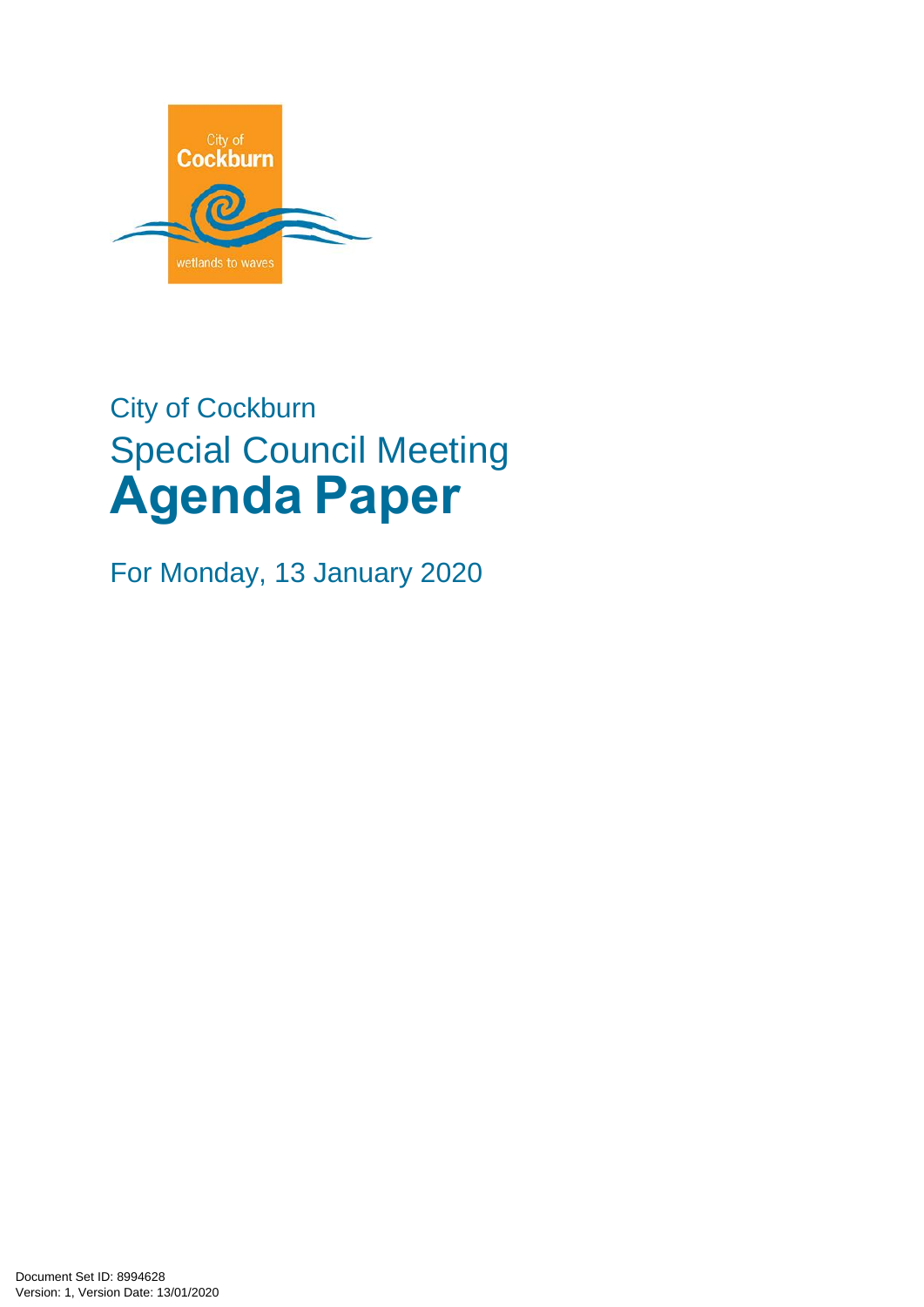

City of Cockburn PO Box 1215, Bibra Lake Western Australia 6965

Cnr Rockingham Road and Coleville Crescent, Spearwood

> Telephone: (08) 9411 3444 Facsimile: (08) 9411 3416

## **NOTICE OF MEETING**

Pursuant to Clause 2.5 of Council's Standing Orders, a Special Meeting of Council has been called for Monday 13 January 2020. The meeting is to be conducted at 6:30 PM in the City of Cockburn Council Chambers, Administration Building, Coleville Crescent, Spearwood.

The purpose of this meeting is to consider a Confidential Staff Matter.

The Agenda will be made available on the City's website prior to the Meeting.

Stuart Downing **ACTING CHIEF EXECUTIVE OFFICER**

$$
2\ of\ 8
$$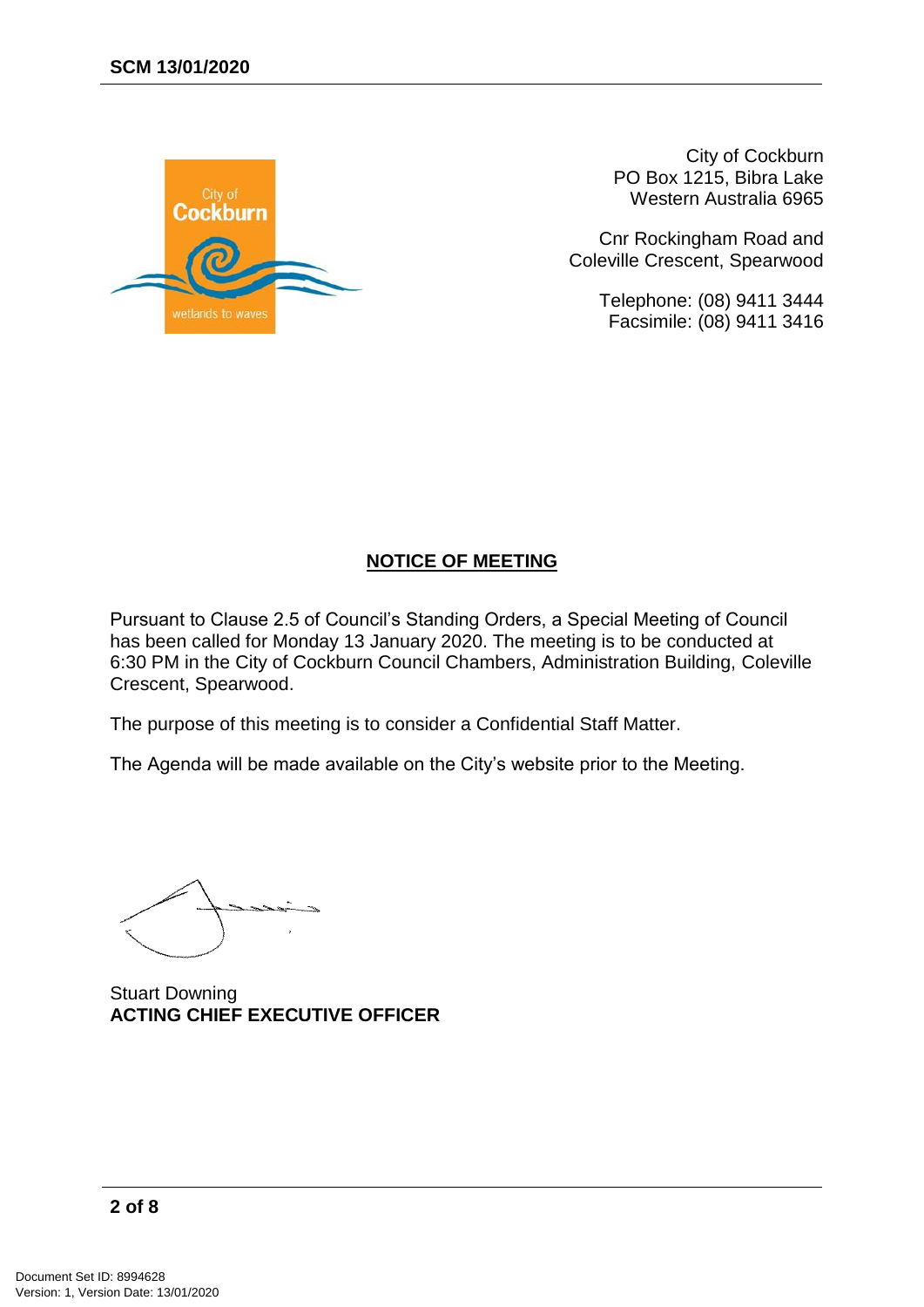# **CITY OF COCKBURN**

## **SUMMARY OF AGENDA TO BE PRESENTED TO THE SPECIAL COUNCIL MEETING TO BE HELD ON MONDAY, 13 JANUARY 2020 AT 6:30 PM**

#### **Page**

| 1.              |                                                                                                                     |  |
|-----------------|---------------------------------------------------------------------------------------------------------------------|--|
| 2.              | APPOINTMENT OF PRESIDING MEMBER (IF REQUIRED) 4                                                                     |  |
| 3.              | DISCLAIMER (TO BE READ ALOUD BY PRESIDING MEMBER)  4                                                                |  |
| $\mathbf{4}$ .  | ACKNOWLEDGEMENT OF RECEIPT OF WRITTEN DECLARATIONS OF<br>FINANCIAL INTERESTS AND CONFLICT OF INTEREST (BY PRESIDING |  |
| 5.              |                                                                                                                     |  |
| 6.              |                                                                                                                     |  |
| 7 <sub>1</sub>  |                                                                                                                     |  |
| 8.              | DECLARATION BY MEMBERS WHO HAVE NOT GIVEN DUE<br><b>CONSIDERATION TO MATTERS CONTAINED IN THE BUSINESS PAPER</b>    |  |
| 9.              |                                                                                                                     |  |
| 10.             |                                                                                                                     |  |
|                 | 10.1                                                                                                                |  |
| 11 <sub>1</sub> |                                                                                                                     |  |
|                 |                                                                                                                     |  |
| 12 <sub>1</sub> |                                                                                                                     |  |
| 13 <sub>1</sub> |                                                                                                                     |  |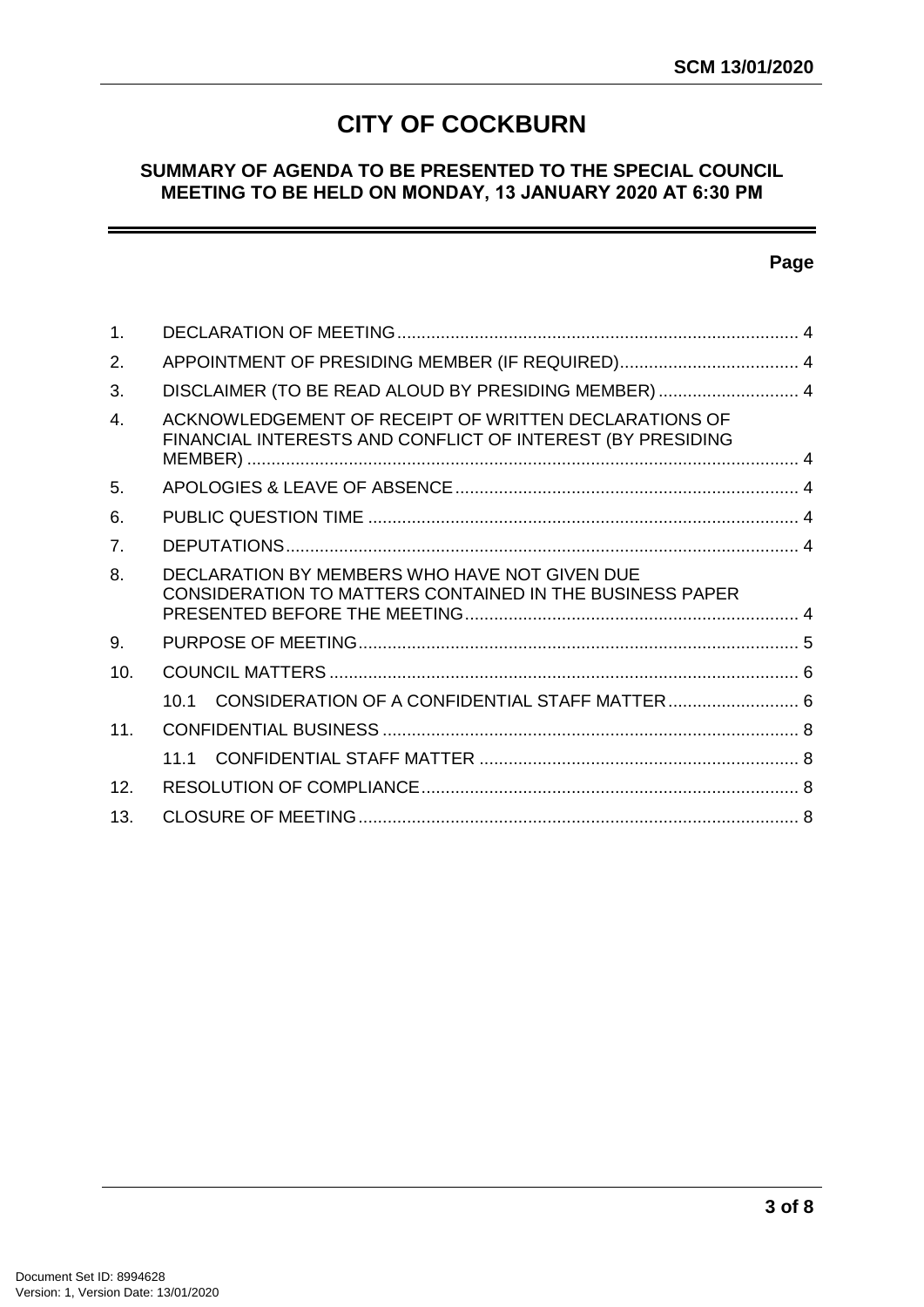# **CITY OF COCKBURN**

# **AGENDA TO BE PRESENTED TO THE SPECIAL COUNCIL MEETING TO BE HELD ON MONDAY, 13 JANUARY 2020 AT 6:30 PM**

# <span id="page-3-0"></span>**1. DECLARATION OF MEETING**

# <span id="page-3-1"></span>**2. APPOINTMENT OF PRESIDING MEMBER (IF REQUIRED)**

# <span id="page-3-2"></span>**3. DISCLAIMER (TO BE READ ALOUD BY PRESIDING MEMBER)**

Members of the public, who attend Council Meetings, should not act immediately on anything they hear at the Meetings, without first seeking clarification of Council's position. Persons are advised to wait for written advice from the Council prior to taking action on any matter that they may have before Council.

## <span id="page-3-3"></span>**4. ACKNOWLEDGEMENT OF RECEIPT OF WRITTEN DECLARATIONS OF FINANCIAL INTERESTS AND CONFLICT OF INTEREST (BY PRESIDING MEMBER)**

# <span id="page-3-4"></span>**5. APOLOGIES & LEAVE OF ABSENCE**

Chief Executive Officer Stephen Cain - Leave of Absence

<span id="page-3-5"></span>**6. PUBLIC QUESTION TIME**

# <span id="page-3-6"></span>**7. DEPUTATIONS**

#### <span id="page-3-7"></span>**8. DECLARATION BY MEMBERS WHO HAVE NOT GIVEN DUE CONSIDERATION TO MATTERS CONTAINED IN THE BUSINESS PAPER PRESENTED BEFORE THE MEETING**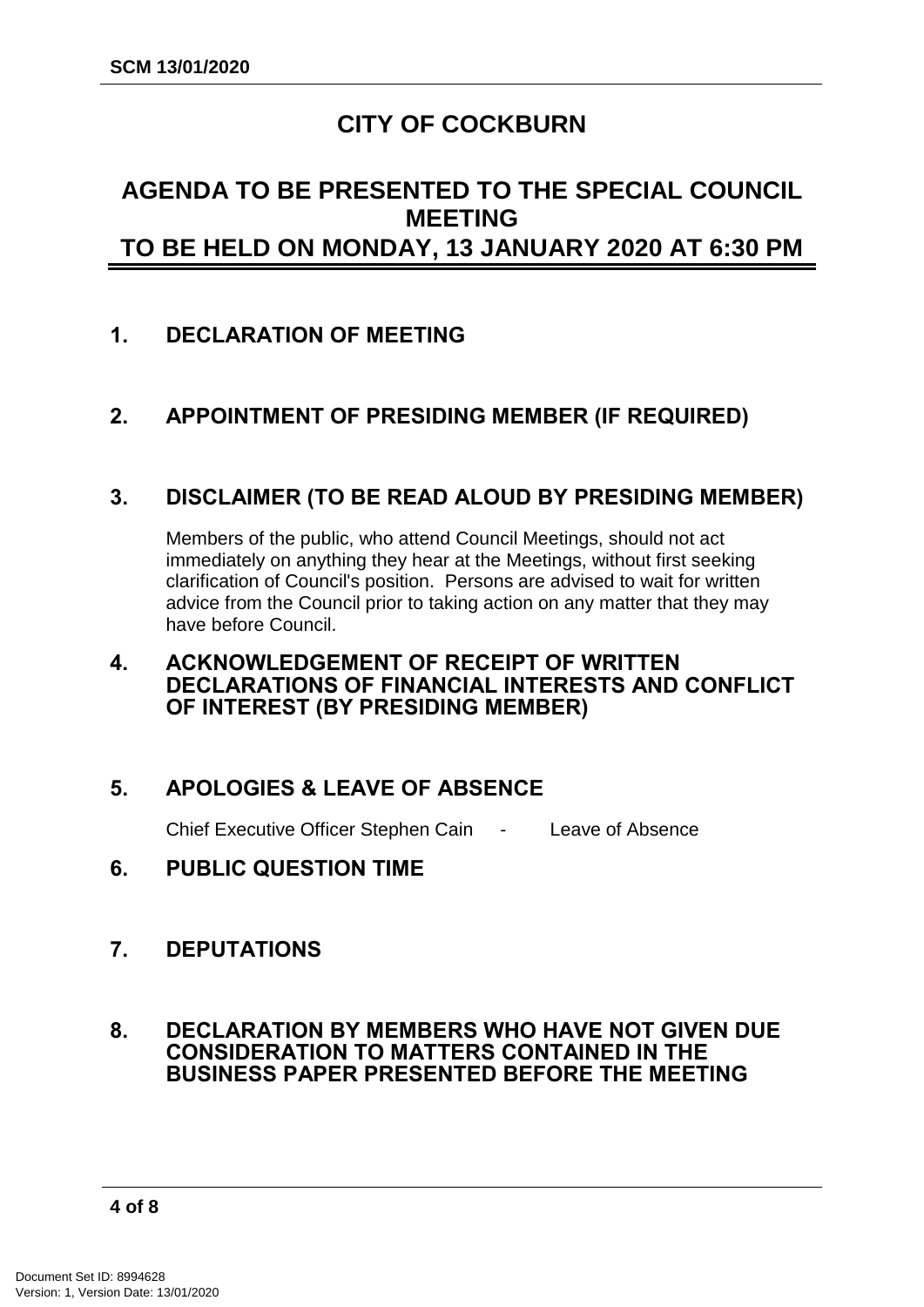# <span id="page-4-0"></span>**9. PURPOSE OF MEETING**

The purpose of the meeting is to consider a Confidential Staff Matter.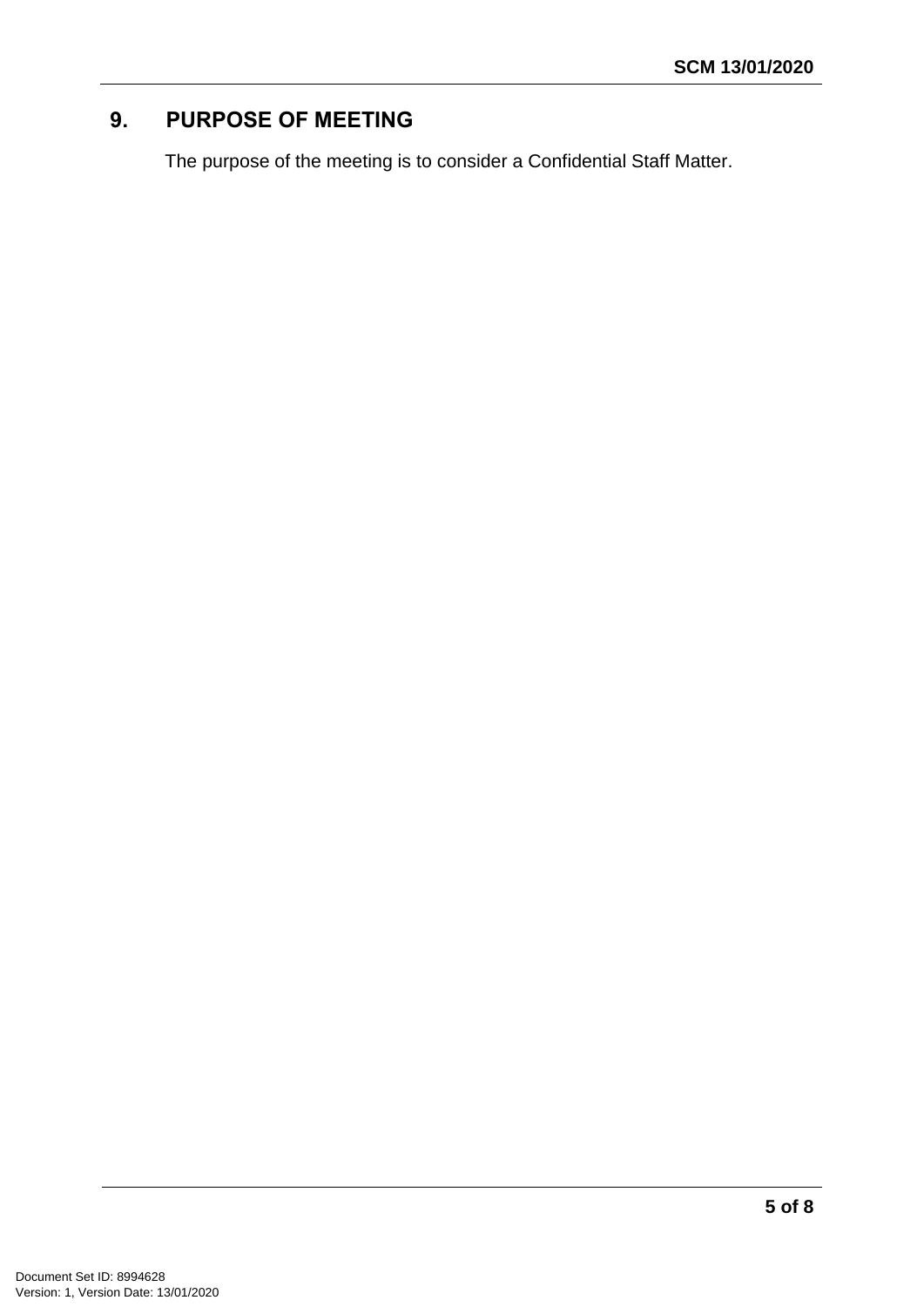## <span id="page-5-1"></span><span id="page-5-0"></span>**10. COUNCIL MATTERS**

#### **10.1 CONSIDERATION OF A CONFIDENTIAL STAFF MATTER**

**Author(s)** S Downing **Attachments** N/A

#### **RECOMMENDATION**

That Council, pursuant to Section 5.23 (2) (a) of the Local Government Act 1995, considers the matter contained in the Agenda behind closed doors.

#### **Background**

By notification from four Elected Members, dated 9 January 2020, the Acting Chief Executive Officer has prepared an Agenda for consideration by Council. For this purpose, it is recommended that Council proceeds behind closed doors.

#### **Submission**

N/A

#### **Report**

As contained in the Agenda provided to Elected Members under separate confidential cover.

#### **Strategic Plans/Policy Implications**

#### Leading and Listening

Deliver sustainable governance through transparent and robust policy and processes.

#### **Budget/Financial Implications**

N/A

#### **Legal Implications**

Not known

#### **Community Consultation**

N/A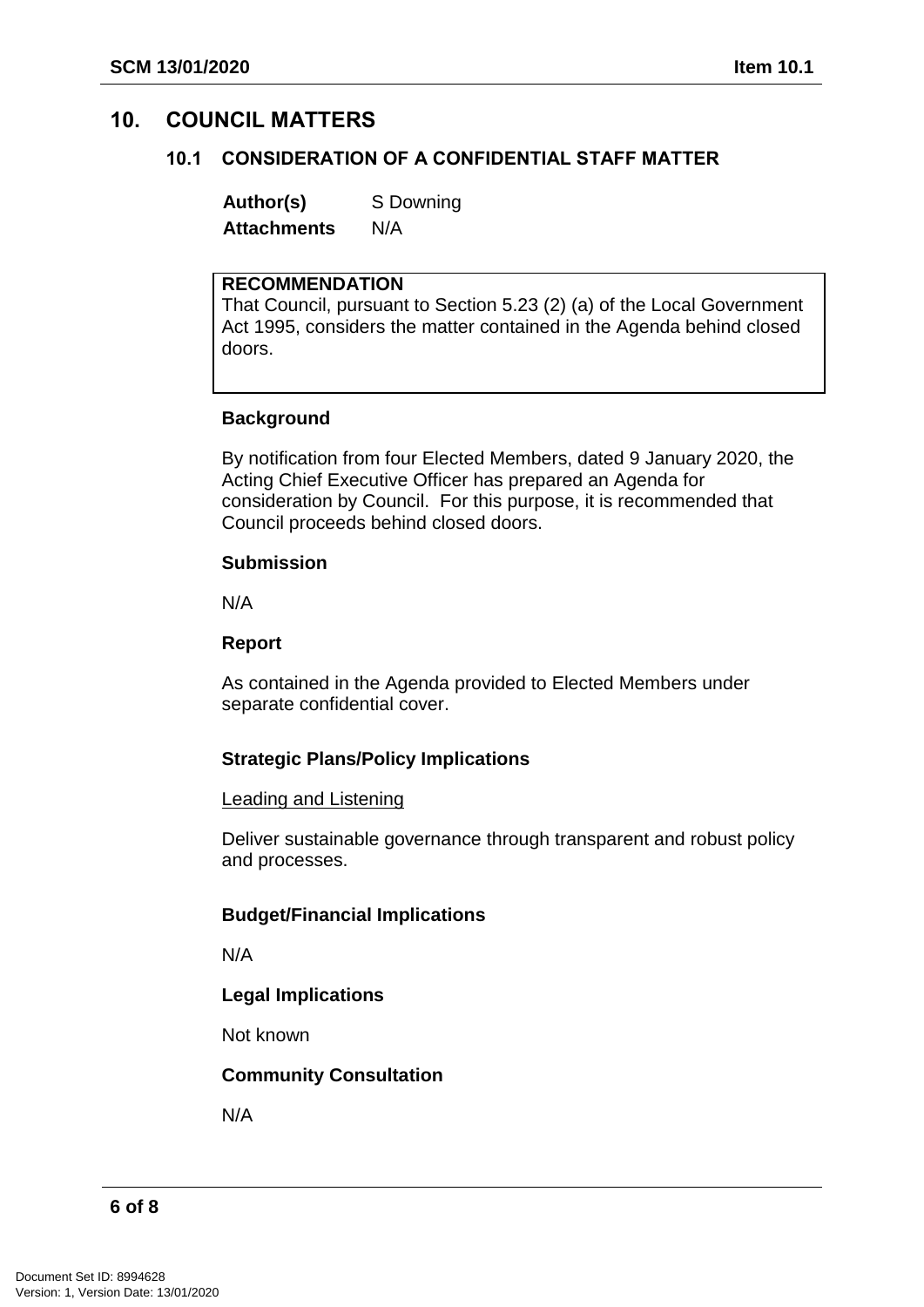## **Risk Management Implications**

There is a "High" level of "Compliance" risk associated with this matter

## **Advice to Proponent(s)/Submitters**

N/A

**Implications of Section 3.18(3)** *Local Government Act 1995*

Nil